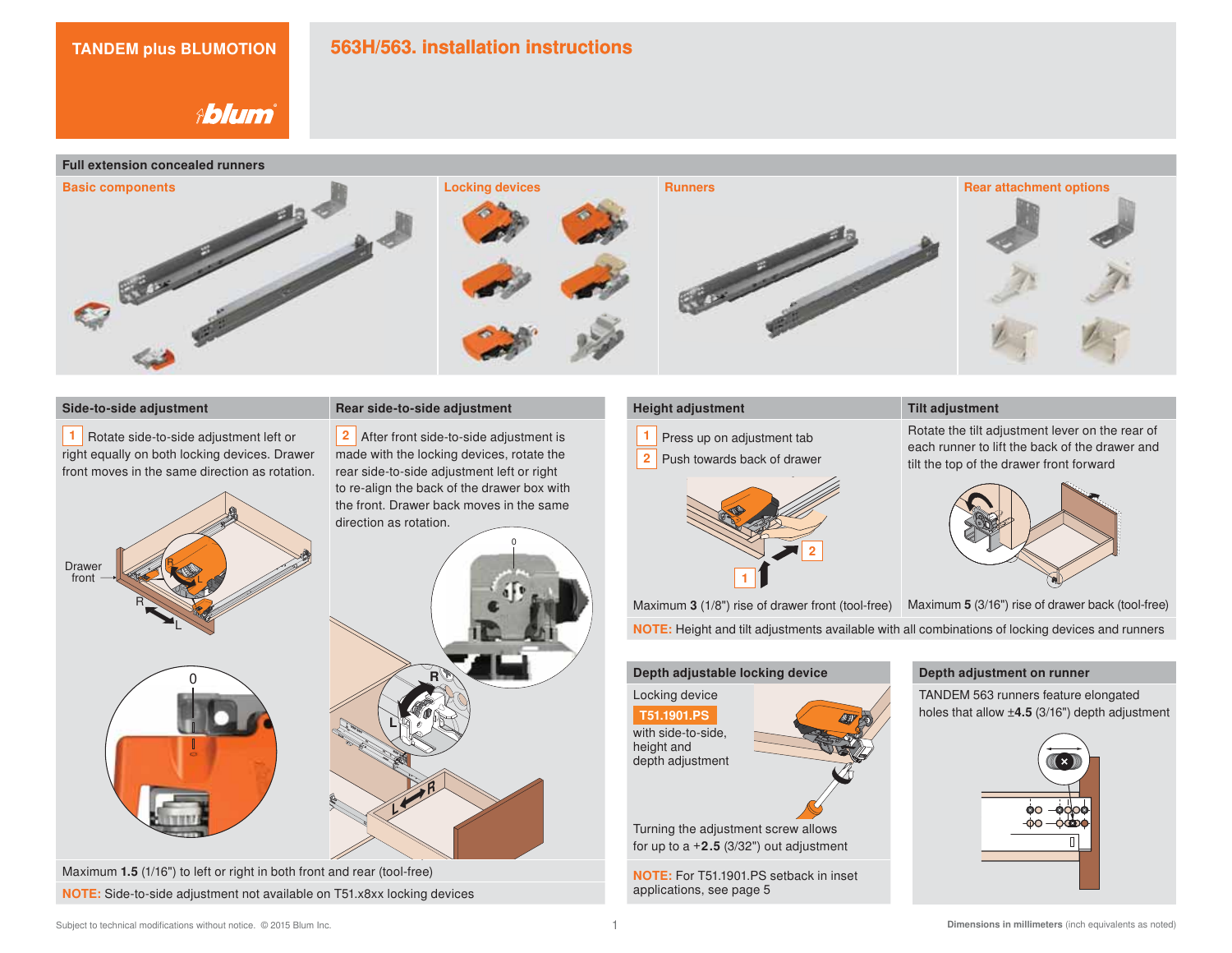#### **TANDEM plus BLUMOTION Drawer specifications**

**Ablum** 



**NOTE:** Drawer side material thickness may vary. Accurate measurement of drawer side material thickness should be used when calculating outside drawer width using the table below. Inside drawer width **must** equal opening width minus **42** (1-21/32") for TANDEM to align and function optimally.

|                                                                                                          | Calculating outside drawer width |                         |  |             |            |  |  |  |  |  |  |  |  |  |  |
|----------------------------------------------------------------------------------------------------------|----------------------------------|-------------------------|--|-------------|------------|--|--|--|--|--|--|--|--|--|--|
| For drawer side thickness 16 (5/8")                                                                      |                                  | $15(19/32")$ 14 (9/16") |  | 13 $(1/2")$ | 12(15/32") |  |  |  |  |  |  |  |  |  |  |
| Deduct from opening width <b>10</b> (13/32") <b>12</b> (15/32") <b>14</b> (9/16")                        |                                  |                         |  | 16 $(5/8")$ | 18(23/32") |  |  |  |  |  |  |  |  |  |  |
| <b>Example:</b> For 21" opening width and a 5/8" thick drawer, 21" minus 13/32" = 20-19/32" drawer width |                                  |                         |  |             |            |  |  |  |  |  |  |  |  |  |  |

#### **Drawer insertion**

Extend the concealed runners fully. Place the drawer on the runners and close.

The locking devices automatically engage with the runners. Make adjustments if necessary.





**NOTE:** Use of the T65.1600.01 TANDEM template is essential for accurate location and angle of pre-bored locking device holes and accurate boring for rear hook holes

### **Drawer removal**

- **1** Squeeze orange handles on locking devices
- **2** Pull drawer straight out and up

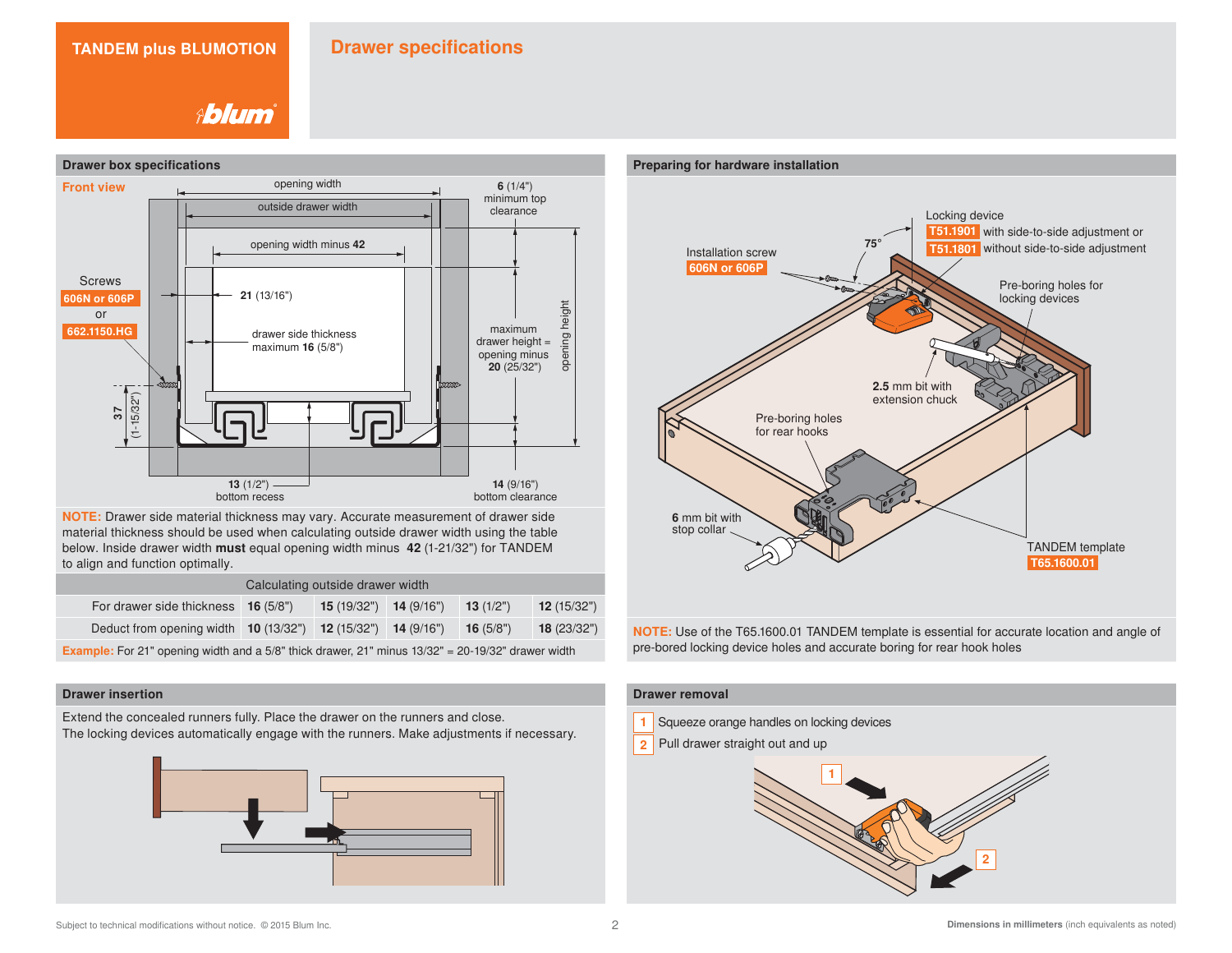**Ablum** 



# **Cabinet and drawer specifications**



| <b>TANDEM</b> plus | Cabinet     |                 | Inside cabinet depth | <b>Drawer</b> | Maximum             | Runner          |  |  |  |
|--------------------|-------------|-----------------|----------------------|---------------|---------------------|-----------------|--|--|--|
| <b>BLUMOTION</b>   | depth       | Maximum         | <b>Minimum</b>       | length        | drawer<br>thickness | length          |  |  |  |
| 563H5330B          | 610 $(24")$ | 599 (23-19/32") | 557 (21-15/16")      | 533(21")      |                     | 548 (21-9/16")  |  |  |  |
| 563.5330B          | 610 $(24")$ |                 | 557 (21-15/16")      | 533(21")      |                     | 548 (21-9/16")  |  |  |  |
| 563H4570B          | 533(21")    | 522 (20-9/16")  | 480 (18-29/32")      | 457 (18")     |                     | 471 (18-17/32") |  |  |  |
| 563.4570B          | 533(21")    |                 | 480 (18-29/32")      | 457 (18")     | 16 $(5/8")$         | 471 (18-17/32") |  |  |  |
| 563H3810B          | 457 (18")   | 446 (17-9/16")  | 404 (15-29/32")      | 381 (15")     |                     | 395 (15-9/16")  |  |  |  |
| 563H3050B          | 381 (15")   | 370 (14-9/16")  | 328 (12-29/32")      | 305(12")      |                     | 319 (12-9/16")  |  |  |  |
| 563H2290B10        | 305(12")    | 299 (11-25/32") | 266 (10-15/32")      | 229 (9")      |                     | 259 (10-3/16")  |  |  |  |

**NOTE:** For 563. series runners rear brackets and sockets cannot be used. Cabinet sides must be blocked-out flush with the inside of the frame.

| T51.1901R    | Locking device with side-to-side<br>adjustment (right) | 295.3750.01 | Rear mounting bracket, non-handed                                                      |
|--------------|--------------------------------------------------------|-------------|----------------------------------------------------------------------------------------|
| T51.1901L    | Locking device with side-to-side<br>adjustment (left)  | 295.3700.21 | 563H2290B10 rear bracket, non-handed                                                   |
| T51.1801R    | Locking device (right)                                 | 295.3700.22 | 563H2290B10 rear bracket, non-handed                                                   |
| T51.1801L    | Locking device (left)                                  |             |                                                                                        |
| 606N or 606P |                                                        |             | #6 Wood screw (for mounting runner to cabinet side, rear brackets and locking devices) |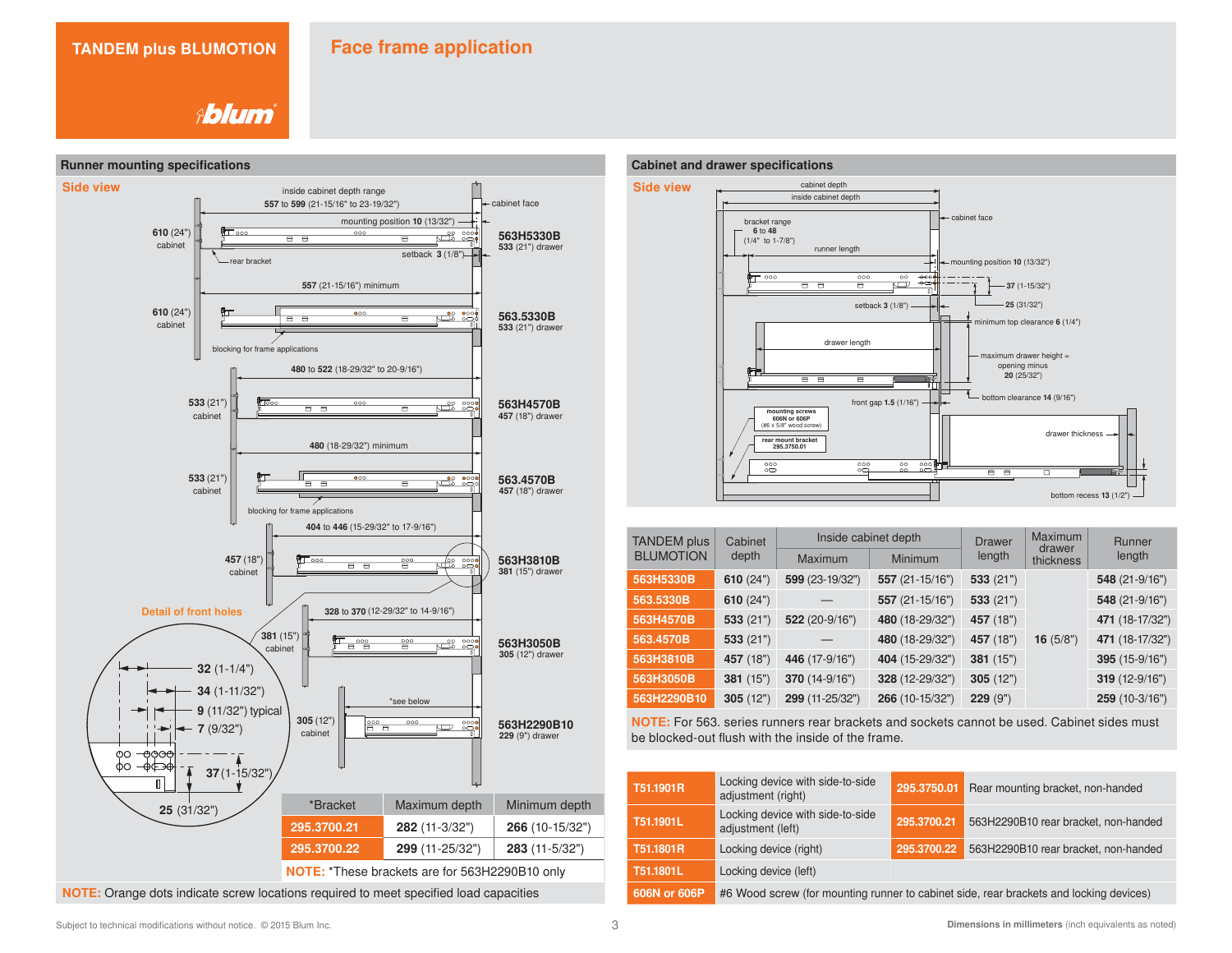**Ablum** 



**NOTE:** Orange dots indicate screw locations required to meet specified load capacities





| <b>TANDEM</b> plus<br><b>BLUMOTION</b> | Cabinet<br>depth | Minimum inside<br>cabinet depth | <b>Drawer</b><br>length | Maximum<br>drawer<br>thickness | <b>Runner</b><br>length |  |  |
|----------------------------------------|------------------|---------------------------------|-------------------------|--------------------------------|-------------------------|--|--|
| 563H5330B                              | 610 $(24")$      | 557 $(21-15/16")$               | 533(21")                |                                | $548(21-9/16")$         |  |  |
| 563.5330B                              | 610 $(24")$      | 557 (21-15/16")                 | 533(21")                |                                | $548(21-9/16")$         |  |  |
| 563H4570B                              | 533(21")         | 480 (18-29/32")                 | 457 (18")               |                                | 471 (18-17/32")         |  |  |
| 563.4570B                              | 533(21")         | 480 (18-29/32")                 | 457 (18")               | 16 $(5/8")$                    | 471 (18-17/32")         |  |  |
| 563H3810B                              | 457 (18")        | 404 (15-29/32")                 | 381 (15")               |                                | 395 (15-9/16")          |  |  |
| 563H3050B                              | 381(15")         | 328 (12-29/32")                 | 305(12")                |                                | 319 (12-9/16")          |  |  |
| 563H2290B10                            | 305(12")         | 266 (10-15/32")                 | 229 (9")                |                                | 259 (10-3/16")          |  |  |

| T51.1901R    | Locking device with side-to-side adjustment (right)                                    |
|--------------|----------------------------------------------------------------------------------------|
| T51.1901L    | Locking device with side-to-side adjustment (left)                                     |
| T51.1801R    | Locking device (right)                                                                 |
| T51.1801L    | Locking device (left)                                                                  |
| 606N or 606P | #6 Wood screw (for mounting runner to cabinet side, rear brackets and locking devices) |
| 662.1150.HG  | #6 System screw (for mounting runner to cabinet side)                                  |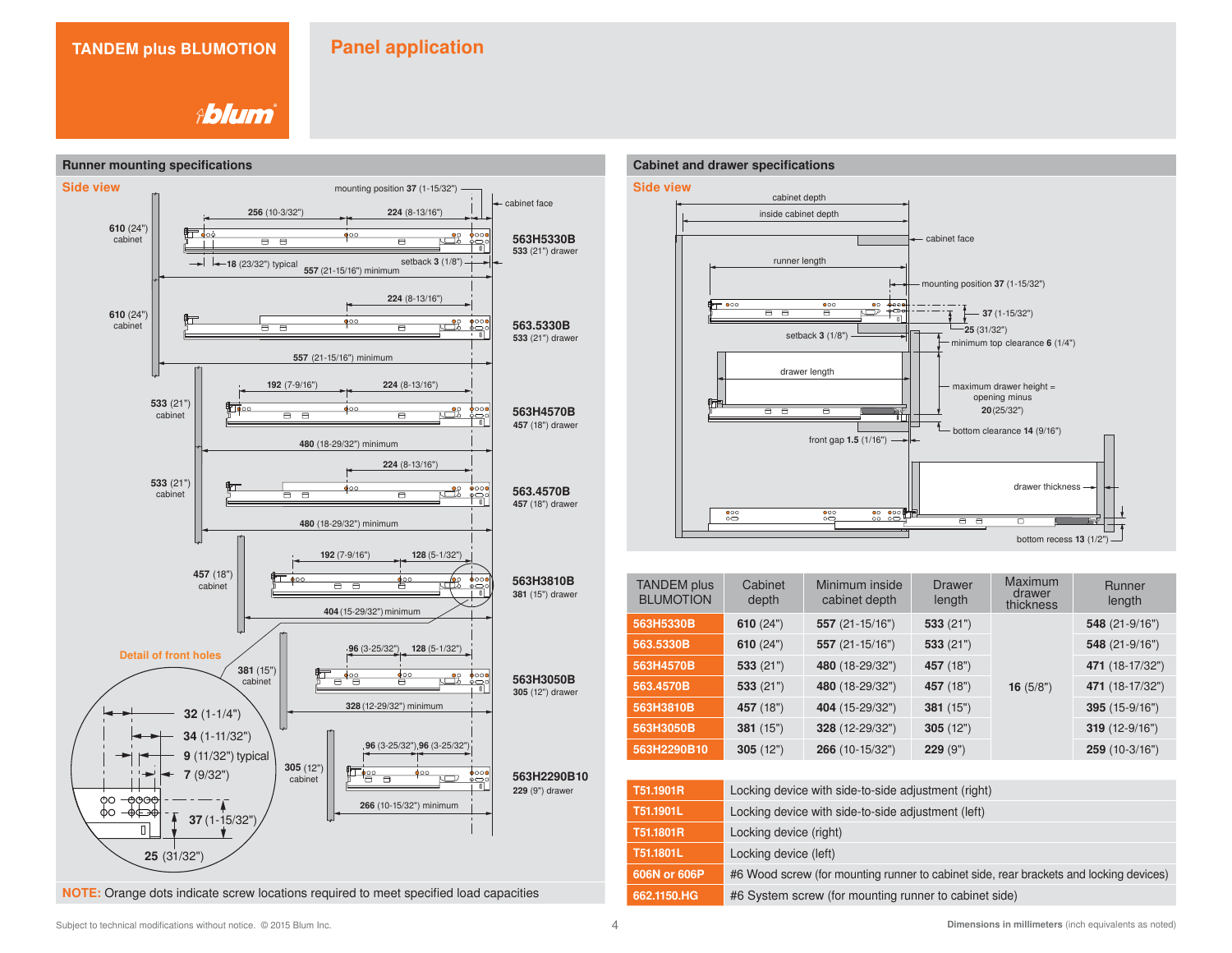# **Inset application**

**Ablum** 







| Runner setback when using depth adjustable locking device (T51.1901.PS) |                        |                               |               |                        |               |                                                               |  |  |  |  |
|-------------------------------------------------------------------------|------------------------|-------------------------------|---------------|------------------------|---------------|---------------------------------------------------------------|--|--|--|--|
|                                                                         |                        | 563/569 H/.                   |               | Runner setback         |               | Setbacks in this table recess the                             |  |  |  |  |
|                                                                         |                        | 13(1/2")                      | 20(25/32")    | 23 (29/32")            | $26(1-1/32")$ | face of the drawer front inside of                            |  |  |  |  |
|                                                                         | Sub-front<br>thickness | 16 $(5/8")$                   | 23 (29/32")   | $26(1-1/32")$          | $29(1-5/32")$ | the cabinet $1(1/32")$<br>The depth adjustment can then       |  |  |  |  |
|                                                                         |                        | 19(3/4")                      | $26(1-1/32")$ | $29(1-5/32")$          | $32(1-1/4")$  | be used to move the drawer                                    |  |  |  |  |
|                                                                         |                        |                               | 16 $(5/8")$   | 19 $(3/4")$            | 22(7/8")      | front out to its desired position,                            |  |  |  |  |
|                                                                         |                        |                               |               | Drawer front thickness |               | 2.5 (3/32") out adjustment only                               |  |  |  |  |
|                                                                         |                        | Calculating<br>runner setback | 563/569 H/.   |                        |               | Sub-front thickness + drawer front thickness minus 9 (11/32") |  |  |  |  |

#### **Runner setback when using all other locking devices g**

|  |     | 563/569 H/.                   |              | Runner setback         |                                 | Setbacks in this table set the                                  |
|--|-----|-------------------------------|--------------|------------------------|---------------------------------|-----------------------------------------------------------------|
|  | ess | 13(1/2")                      | 17.5(11/16") | 20.5(13/16")           | 23.5 (15/16")                   | face of the drawer front flush                                  |
|  |     | 16(5/8")                      | 20.5(13/16") | 23.5(15/16")           | $26.5(1-1/32")$                 | with the face of the cabinet<br>If a depth adjustable locking   |
|  |     | 19(3/4")                      | 23.5(15/16") |                        | $26.5$ (1-1/32") 29.5 (1-5/32") | device is needed, please see                                    |
|  |     |                               | 16 $(5/8")$  | 19(3/4")               | 22(7/8")                        | the locking device and table                                    |
|  |     |                               |              | Drawer front thickness |                                 | above                                                           |
|  |     | Calculating<br>runner setback | 563/569 H/.  |                        |                                 | Sub-front thickness + drawer front thickness minus 11.5 (7/16") |





**NOTE:** For mounting hole position add **7** (9/32") to runner setback